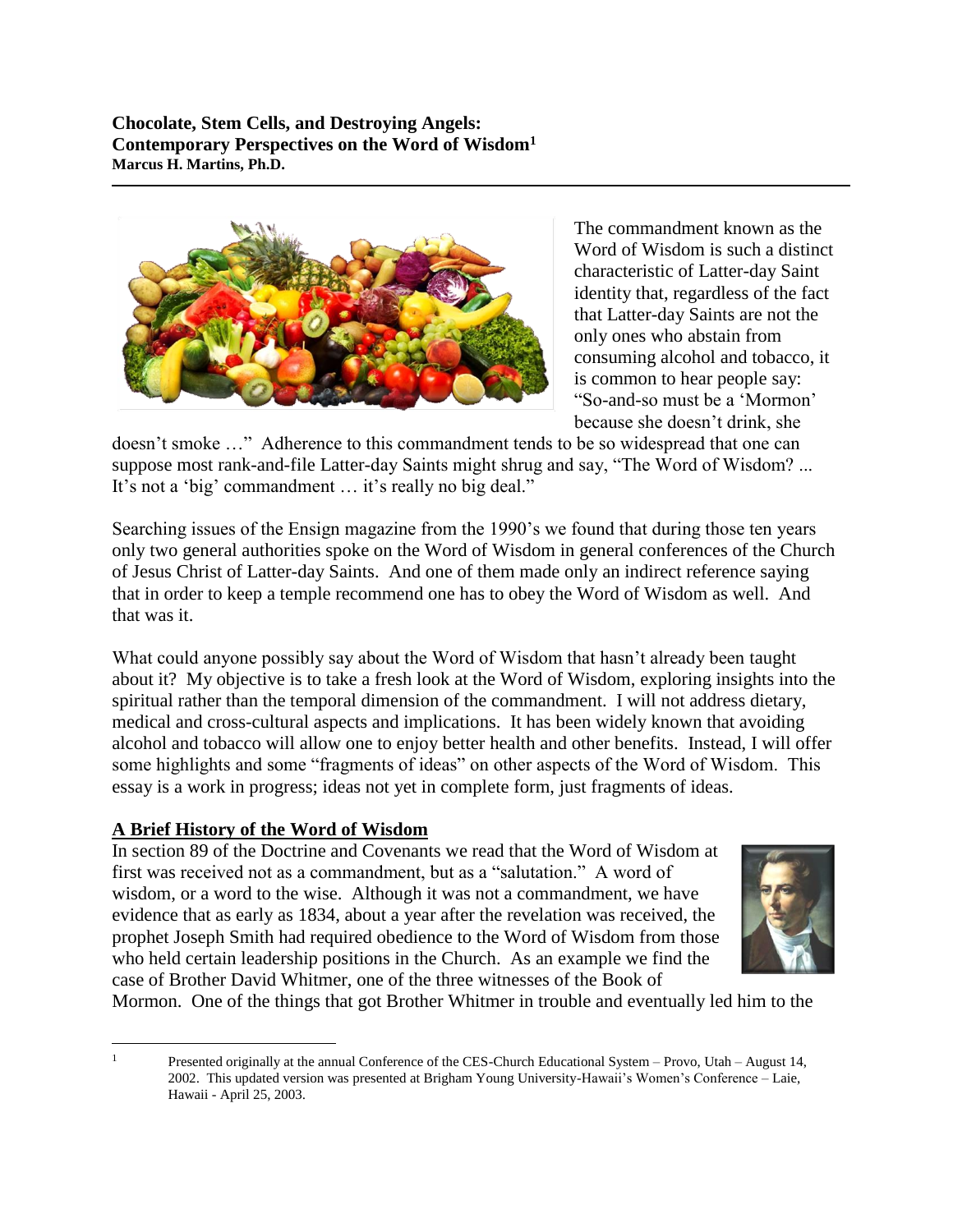path of excommunication was his unwillingness to accept and adhere to the Word of Wisdom. (There were more serious charges against him also, but one of the charges was his unwillingness to obey the Word of Wisdom.)

> On September 9, 1851, President Brigham Young presented to a general conference of the Church a motion to accept the Word of Wisdom as a commandment. This was 18 years after the revelation had been received, and from that point on the Word of Wisdom was to be considered a commandment. The Church voted to approve the motion. However, I wonder whether those members in the audience raised their arms in agreement understanding fully the implications of making the Word of Wisdom a commandment. It is one thing to accept, but another to adhere, and anecdotal evidence suggests that it took many

years for that generation of members of the Church—especially rank-and-file members—to adhere to the Word of Wisdom. When President Lorenzo Snow was president of the Church the commandment that everyone was talking about was the law of tithing, because according to the assessment of the presidency, more than half of the members of the Church at the turn of the 20<sup>th</sup> century were not tithe payers. It was only in the early  $20<sup>th</sup>$  century, October of 1908 to be more specific, that the First Presidency under President Joseph F. Smith a letter from to all priesthood leaders reaffirming the Word of Wisdom as a commandment. It seems that the Lord in his mercy gave the people of that generation sufficient time to get used to the Word of Wisdom.

We don't know exactly when it happened, but we know it was under President Heber J. Grant around 1919 that obedience to the Word of Wisdom finally became a requirement for temple attendance. And this is when we could say the Word of Wisdom really became part of the law of the Church.



Before we discuss the stipulations of the Word of Wisdom, it might be helpful to consider the role of laws and standards in the gospel. Consider this diagram that I developed a few years ago

(Martins, "*False Images of Christ,*" 2001). Growing out of the doctrines and principles we have laws, covenants and ordinances. Growing out of the laws, covenants and ordinances we have standards, and then hovering above all of these we have lore or popular wisdom.

What I mean by this diagram is that the first elements that we have in the gospel are those elements that are received by

**Doctrines** and Principles aws, Covenants and Ordinances **Standards** Lore Elements of the Gospel<br>Marcus H. Martins, Ph.D. (2001)

revelation through living prophets—the doctrines. Doctrines are fundamental truths, or the fundamental principles upon which the Lord establishes his course of action. A fundamental truth lies in the statement "God lives." One cannot go the lab and prove or disprove that, so it's just a fundamental truth. A matter of faith, yes, but still a fundamental truth. That's a principle. There's a principle called faith that cannot be measured, weighed, and one cannot touch it. It's



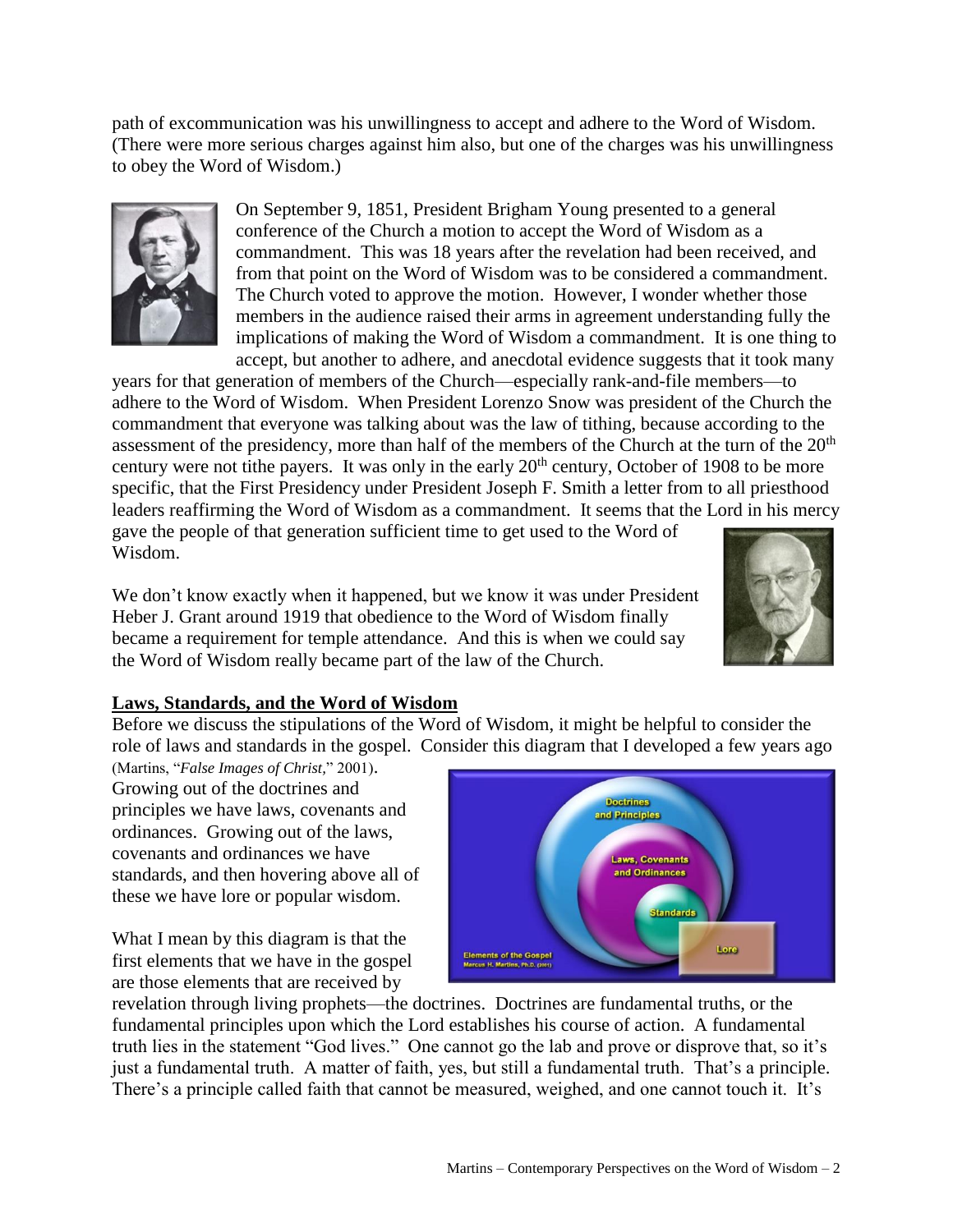just a principle. These doctrines and principles are received by revelation.

Growing out of these doctrines and principles, we have laws, covenants and ordinances. We could conceive or define laws as the Lord's expectations for us. These are the constitution of the kingdom of God on the earth. These laws are also received by revelation and under normal conditions these laws are presented to the membership of the Church for a sustaining vote. Once they are accepted by the sustaining vote, which was the case with the Word of Wisdom, members of the Church are invited to make a covenant to obey that law. This covenant is very often administered through some kind of priesthood ordinance. So it could be baptism, or it could be the sacrament. There are also covenants we make through temple ordinances, in fact the majority of covenants we make are through temple ordinances, the endowment in particular, and once again all these are matters of revelation.

Then we come to standards. I consider standards the wisdom of living prophets through which they set specific behavioral boundaries or behavioral rules for each generation of members of the Church. Thus, the dress and grooming standards from the days of President Lorenzo Snow around 1900 are not the same as the standards from the days of President Gordon B. Hinckley around the year 2000. We envision that the standards of the year 2100 may also be different than today's standards.

Standards are set by living prophets as a tool to help the people obey the laws, thus living up to the covenants they have made. For example, let's take the law of chastity. The law of chastity is based on the doctrine of our divine filiation—that we are children of Heavenly Parents, as the Proclamation on the Family (1995) states. So that's the doctrine. We are children of Heavenly Parents, we came from above, and we are sacred beings by nature. Therefore, we have the law of chastity that states then that our bodies are sacred as well, and the procreative powers that are included in this body have to be preserved as sacred. Because of this law we have a behavioral rule in the form of a dress standard that states, "Our bodies must be properly covered." And so we have rules for dress and grooming growing out of the law of chastity.

I don't suppose that these standards necessarily need to be matters of revelation. For example, in the October 2000 general conference President Gordon B. Hinckley established a new standard for the Church dealing with tattoos and the body piercing. Whether or not that counsel was a matter of revelation is not the point. Of course, I wouldn't recommend anyone to disobey that because after all, he is a prophet and he has the keys of the priesthood. Thus, getting a tattoo may not keep anyone from entering the celestial kingdom, but knowingly disobeying the counsel from a living prophet could prevent a person from receiving certain important blessings.

Then we have the popular wisdom or lore. Lore is just aphorisms, poems, adages and sayings and even banalities, the kind of stuff we often receive through e-mails. Some of this lore is hovering over our standards, laws and doctrines and some of these aphorisms agree with the gospel principles and the laws and covenants and standards that we have, but some does not agree.

### **Bounds and Conditions of the Word of Wisdom**

We may define the Word of Wisdom as a set of rules that were accepted as a law for the Church.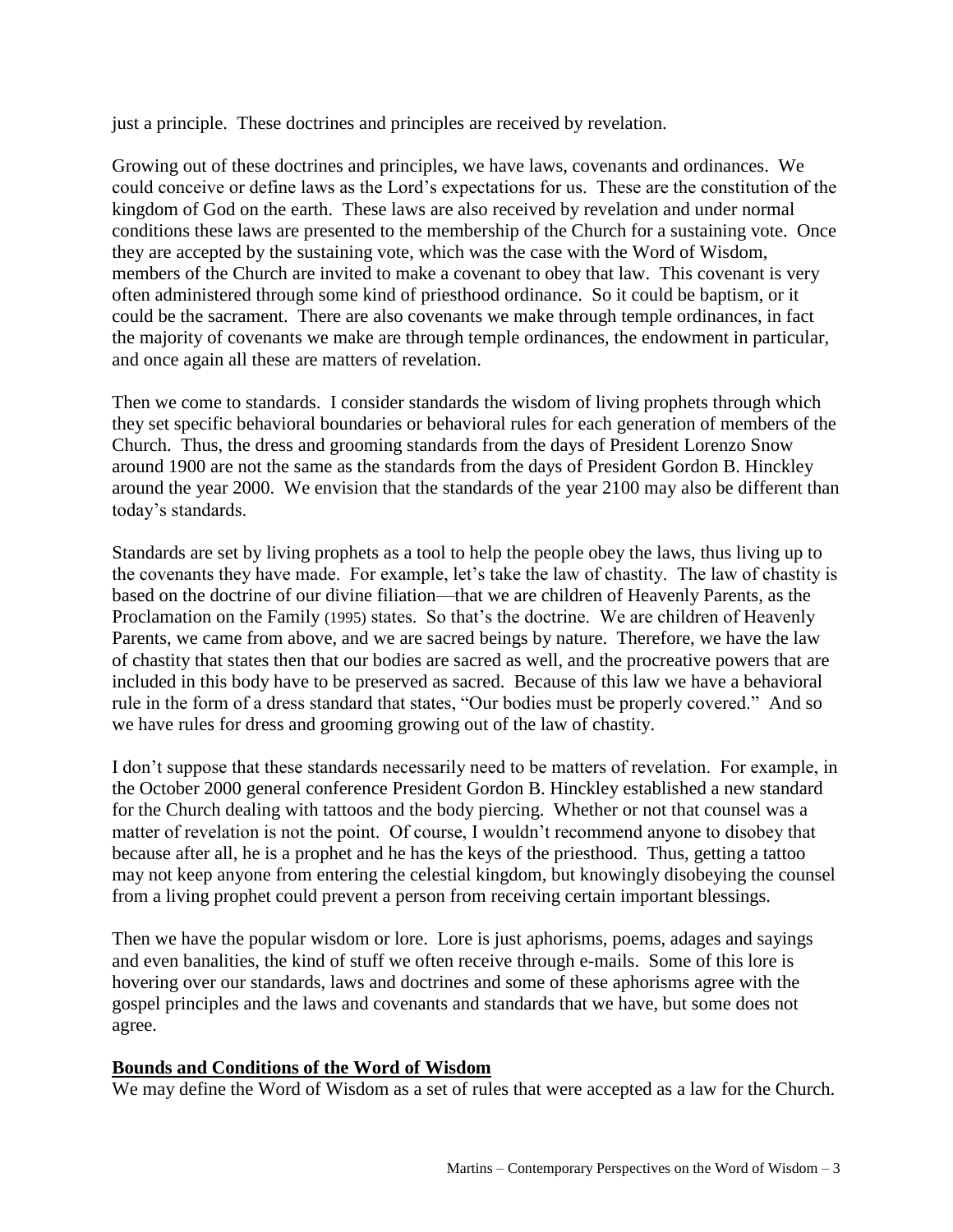A revelation contained in the Doctrine and Covenants states the following: "*All kingdoms have a law given and there are many kingdoms, for there is no space into which there is no kingdom ... And unto every kingdom is given a law. And to every law there are certain bounds and conditions. All beings who abide not in those conditions are not justified*" (Doctrine & Covenants 88:36-39). Unto every law there are certain bounds, certain limits and certain conditions. Since we are talking about the Word of Wisdom, what could be its bounds and conditions?

Right in the preface to the Word of Wisdom we find that this revelation was *"[g]iven for a principle with promise, adapted to the capacity of the weak and the weakest of all saints, who are or can be called saints*" (Doctrine and Covenants 89:3).

> These are the bounds and limitations of the Word of Wisdom. It can never be too tough nor too strict because it is adapted to the capacity of the weak and even the weakest of all the saints. If we were to implement the Word of Wisdom with utmost strictness, we would probably not be allowed to breathe the air in Los Angeles, New York City, Mexico City, and several other metropoles in the world. In fact, the water consumed in many parts of the world might end up being against the Word of Wisdom as well because of contamination.

> > This is where a number of people have questions about the Word of Wisdom. We hear questions such as: "How come you Mormons don't drink coffee but drink chocolate?" Simple. That is the result of implementing a principle adapted to the capacity of the weakest of all saints. So, one could say that there are some "holes" here and there, but thank goodness we have a God who is merciful. He gave us a commandment with some "holes" to ensure it would be adapted to the capacity of the weakest of all saints. So, if you like chocolate, enjoy it. If not, "get off my back" and let me enjoy it.

Another bound, another condition of the Word of Wisdom can be found in the following statement: "*Behold, verily, thus saith the Lord unto you: In consequence of evils and designs which do and will exist in the hearts of conspiring men in the last days, I have warned you, and forewarn you, by giving unto you this word of wisdom by revelation*" (Doctrine and Covenants 89:4). The Word of Wisdom was given because of evils and designs produced by conspiring men in the last days. So some of our brothers and sisters in traditional Christian denominations may say: "I've heard about your Word of Wisdom but I don't find anything in the Bible that supports it." Well, although there are some scriptures in the Bible that kind of resemble the Word of Wisdom, they never state it in the terms that we have in our time. Nevertheless, we can argue that in all ages of the world the covenant people have always been under some dietary regulation or another.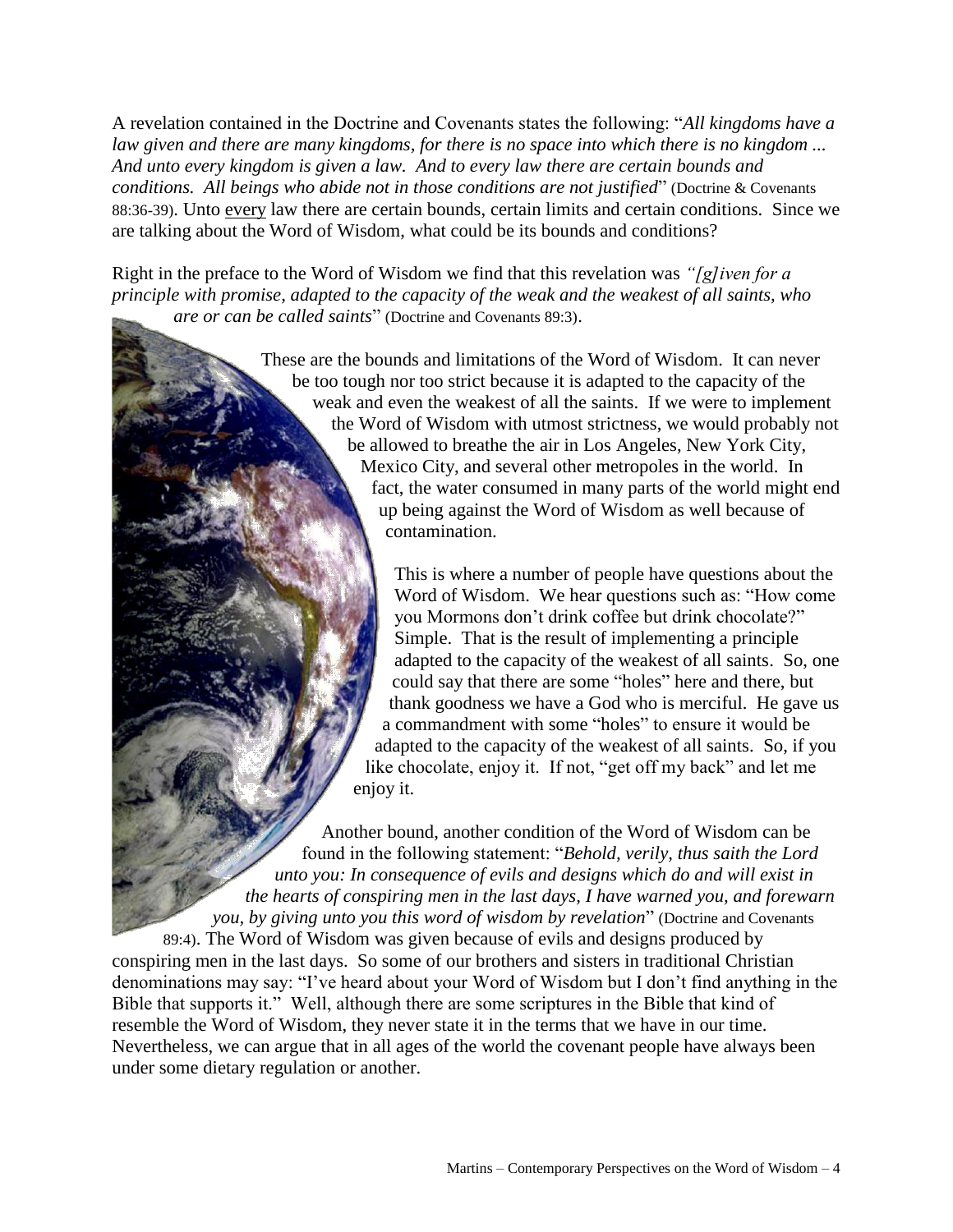And so, to those who would ask, "Christ and the disciples were drinking wine. What do you have to say about that?" I would respond by saying that the Word of Wisdom as we have nowadays was given to us because of evil and designs in the last days. Not from the days of Peter, James, and John and Paul. Not from the days of Samuel or Daniel. Sure, Daniel said: "Sorry, I don't want the king's food. Give me some vegetables and fruits, and water." (Daniel 1:8- 12) The Apostle Paul told Timothy in one his letters: "*Drink no longer water, but use a little wine for thy stomach's sake and thine often infirmities*" (1 Timothy 5:23). The water was so filthy in those days that it carried all kinds of disease-producing microorganisms. If there had been a formal commandment establishing dietary norms in those days they would necessarily have been quite different than today's Word of Wisdom. I am only bringing these examples to illustrate the conditions or limitations of the Word of Wisdom in the last days.

### **Stipulations Regarding Herbs, Animals, and Grains**

Let's look at a few other conditions of the Word of Wisdom: *"... all wholesome herbs God hath ordained for the constitution, nature, and use of man—Every herb in the season thereof, and every fruit in the season thereof; all these to be used with* 

*prudence and thanksgiving.*" (Doctrine and Covenants 89:10-11).

And here's yet another condition: *"… flesh also of beasts and of the fowls of the air, I, the Lord, have ordained for the use of man with thanksgiving; nevertheless they are to be used sparingly; And it is pleasing unto me that they should not be used, only in times of winter, or of cold, or famine.*" (Doctrine and Covenants 89:12-13)

Sometimes it seems that just about everybody will have a different interpretation of what this means. What is "winter," and what is "cold" for each one of us? What's

cold for one person is not going to be cold for another person. What would be considered a mildly cold day for some of our brothers and sisters in Minnesota or Siberia would call for a state of emergency to be declared in warmer climates. How can we respond to that? Well, the name of the commandment is: "The Word of Wisdom." So we use wisdom. What is "sparingly" to each one of us? Since the Lord did not mention a specific quantity, we can define that ourselves.

> The Church will not micro-manage many aspects of our lives. We simply will employ common sense or wisdom. Each one of us can define in your own homes what "sparingly" means, what "cold" or "winter" or "famine" means. With teenagers at home any day of the year is a time of famine. But instead of making a big issue out of it, we determine the meaning of these terms in our homes and that's it.

The Lord stated in the revelation "*All grain is good for the food of man; as also the fruit of the vine; that which yieldeth fruit, whether in the* 



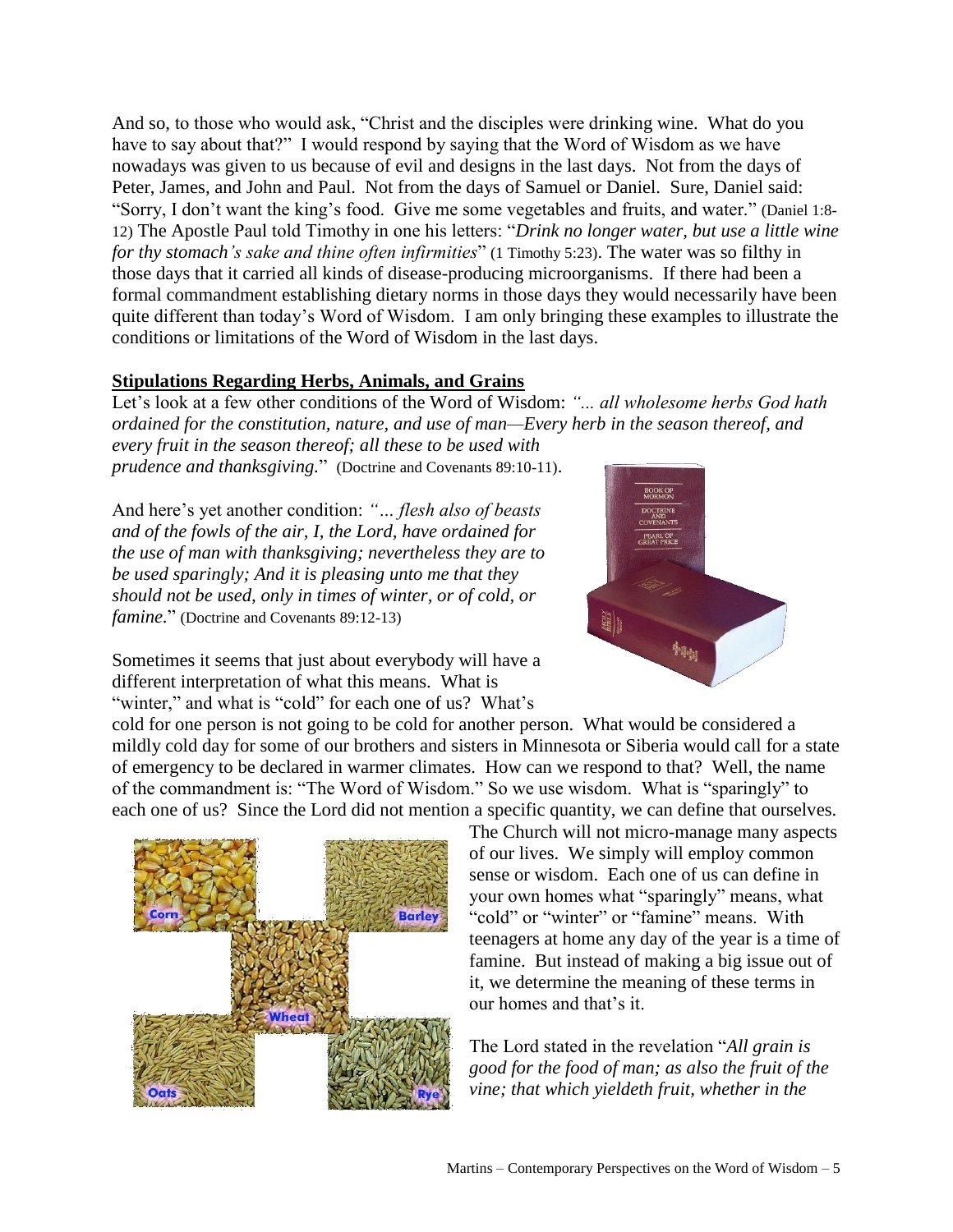*ground or above the ground—Nevertheless, wheat for man, and corn for the ox, and oats for the horse, and rye for the fowls and for swine, and for all beasts of the field, and barley for all useful animals, and for mild drinks, as also other grain.*" (Doctrine and Covenants 89:16-17) These are the conditions stipulated in the Word of Wisdom in relation to the use of grains in general.

Now I'll take you to section 49 of the Doctrine and Covenants. Some may say: "Wait a minute. You were discussing the Word of Wisdom, and the Word of Wisdom is found in section 89." Yes, but look what the Lord had already revealed to the Prophet Joseph Smith two years earlier: *"... whoso forbiddeth to abstain from meats, that man should not eat the same, is not ordained of* 

*God; For, behold, the beasts of the field and the fowls of the air, and that which cometh of the earth, is ordained for the use of man for food and for raiment, and that he might have in abundance. ... And wo be unto man that sheddeth blood or that wasteth flesh and hath no need.*" (Doctrine and Covenants 49:18-19,21)

The Lord had already stated that these things were made for the use of men. I'm by no means an expert on animal psychology, but I think it is quite possible that animals instinctively feel it an honor to serve man. We're created in the likeness and image of God and our father Adam was called Lord over the earth, an honor we all inherit from him. Therefore, I think animals might feel it an honor to do serve us. That's the "end" or "measure" of



the creation of those animals. But the Lord warns, *"… wo be unto man that sheddeth blood or that wasteth flesh and hath no need.*" (Doctrine and Covenants 49:21) Animals should never be killed for fun; instead, the Lord stated that beasts and all of nature is ordained for the use of men for food and for clothing that he might have an abundance. The Lord also stated: *"... the earth is*  full, and there is enough and to spare; yea, I prepared all things, and have given unto the *children of men to be agents unto themselves.*" (Doctrine and Covenants 104:17) The natural resources of our planet were prepared for our subsistence and comfort. If they were used and managed wisely, we would never experience scarcity.

### **The Aesthetic and Social Function of Foods**

There were a couple of revelations in the Doctrine & Covenants in addition to section 89 in which the Lord stipulated conditions regarding dietary habits. Turning to section 59 we find the following statement:*"… all things which come of the earth, in the season thereof, are made for the benefit and the use of man, both to please the eye and to gladden the heart*" (Doctrine and Covenants 59:18) I love this passage of scripture because it shows that instead of just addressing a biological need in a purely mechanical manner—i.e. in mortality you need food, so here is this highly nutritious but bland, tasteless, synthetic stuff to feed you—the Lord states that he made food also "to please the eye and to gladden the heart."

Looking at a portrait of several kinds of beautiful vegetables we notice in them a certain kind of aesthetic beauty. Their shapes, colors, and textures combined with their flavors provide the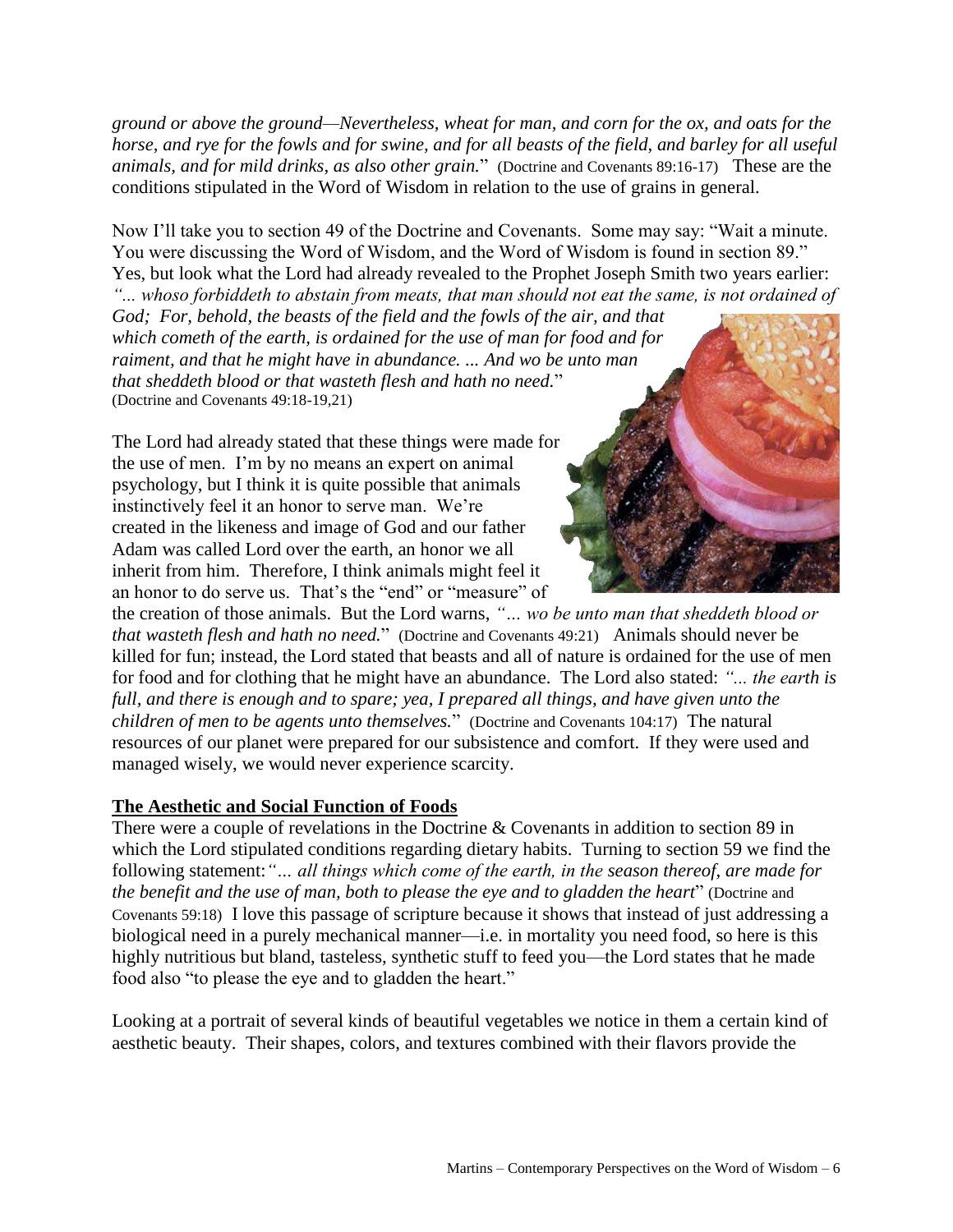

complex sensory experience that we enjoy in our meals. Heavenly Father made things that are interesting to touch, pleasing to sight, aromatic to smell, and delicious to our taste. Foods, especially fruits and vegetables, have such an aesthetic beauty to them that painters through the ages have used them as models in their still life paintings. And the Lord said that He created them "… to please the eye and to gladden the heart."

The Lord added that He gave us these items *"... food and for raiment, for taste and for smell, to strengthen the body* 

*and to enliven the soul*" (Doctrine & Covenants 59:19). It's interesting that even in the scriptures we find this characteristic of food being used for social reasons. Want to entertain somebody, what do we do? We offer refreshments and hors d'oeuvres. Or if the person is a good friend, what do we do? We invite the person for lunch or dinner. And that's what the Lord is saying. Not only

to strengthen the body, but to enliven the soul. To bring a certain kind of joy, a feeling that life is good. It is as if the Lord is saying, "I want you to have the pleasure of tasting how good this is—the flavor and also the smell." I love this scripture because it conveys the idea that although the mortal journey can sometimes be pretty tough, we still can enjoy a lot of good things that will bring us some fun moments in life.



### **The Extortion of Foods**

In the revelation we read, "*And it pleaseth God that he hath given all these things unto man; for unto this end were they made to be used, with judgment, not to excess, neither by extortion.*" (Doctrine & Covenants 59:20) It's an interesting thought that God is pleased to give us this food. He is neither upset nor uneasy—on the contrary, He is pleased He has given these things to us. But once again, what do we call the commandment? A Word of Wisdom. So, we are commanded to use these things not to excess. But the word in this passage that has always caught my attention was not the word "excess." I understood the idea of avoiding excesses, but what's this last word here? "Extortion?" What's that supposed to mean? So, I went to what I have nicknamed in my religion classes "the next standard work:" one of those big unabridged dictionaries.

Whenever I try to understand terms and concepts the Lord used in written revelations I go to dictionaries and learn what possible meanings those words have. Almost twenty years ago I had the privilege of working in Brazil on a new translation of the Book of Mormon for the Church. During the 1980's the Church commissioned new translations of the Book of Mormon into several languages. And if I could just open a parenthesis here, let me tell you that by working during weekends and evenings and holidays, it took me two years to translate the book. We know that the Prophet Joseph Smith translated most of the Book of Mormon in less than two months. That was about 58 days according to some accounts. I translated from English that I knew more or less, into Portuguese that I knew very well. He translated from Reformed Egyptian that he didn't know at all into English that he knew more or less because by some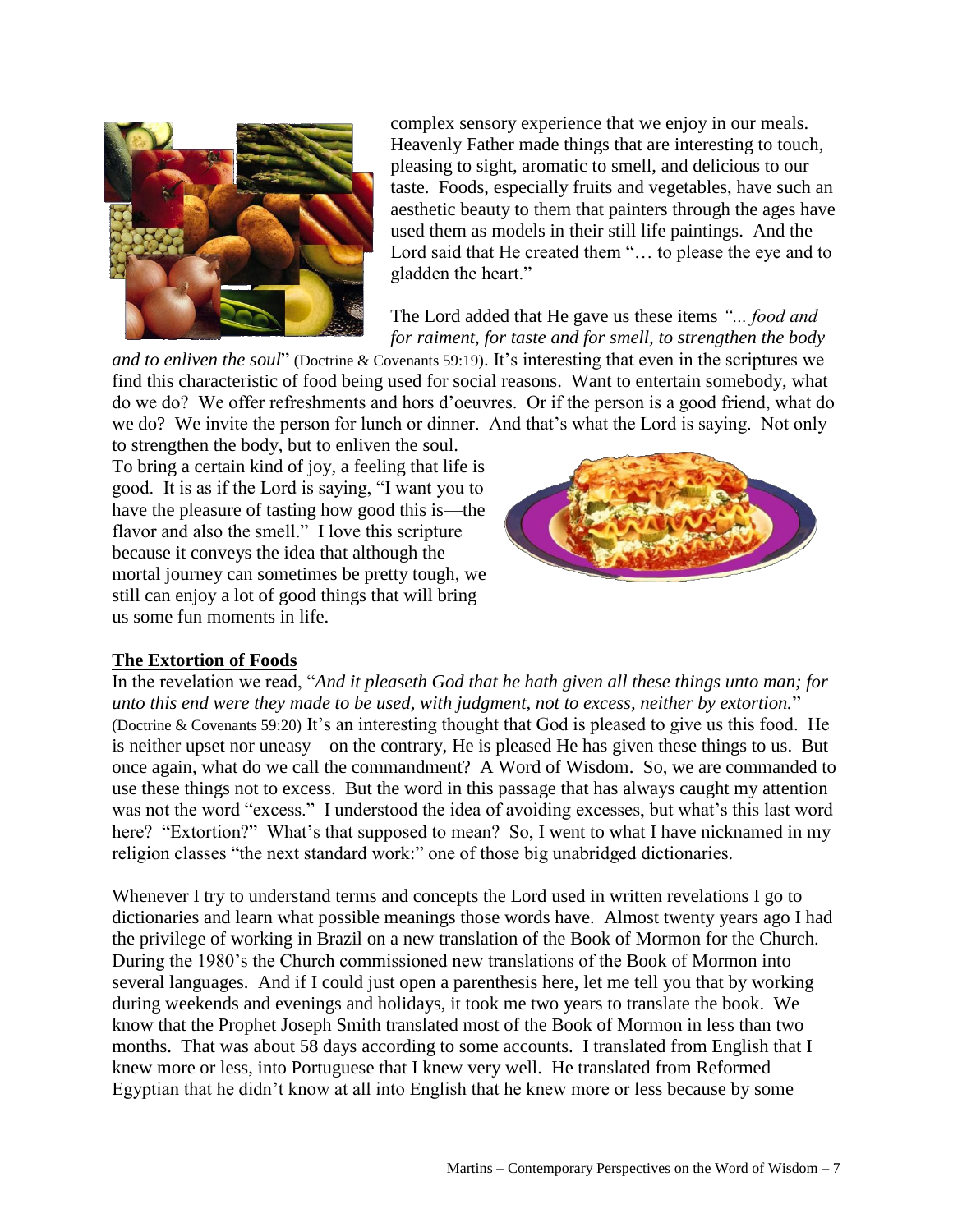accounts the young Joseph Smith only had the equivalent of third grade education. That's just a little footnote on my personal testimony of the miraculous translation of the Book of Mormon by the Prophet Joseph Smith. During the translation, I learned that words are imperfect tools and that we need to find out the meaning of the words in order to try to understand more deeply the instructions and insights contained in the revelations.

And so, I went to the dictionary and these are some of the dictionary definitions for extortion: "A gross overcharge" or "act of obtaining something by force or by perverse, distorted reasoning forced beyond what is reasonable or equitable." President Joseph Fielding Smith once wrote the following about evil designs in the hearts of conspiring men in the last days: "… the time should come when wicked and designing men would resort to practices of adulteration of foods and drinks in order to get gain, to the injury of the health of their victims." (*Answers to Gospel Questions*, p.200) I suppose this clearly falls under one of the definitions of "extortion." The Lord does not want us to use foods in perverse or distorted ways.

I think we can find one of the examples of "extortion" in the use of foods in the use of the coca leaf, found in the high Andes of South America. The population of that region of the world boil those leaves into a tea and use it to combat the dizziness caused by the thinner air at those high altitudes. Cocaine, on the other hand, is a completely different product. It's obtained when the coca leave is submitted to manufacturing processes to increase the potency of its effects and give it addictive properties. And that's an example of extortion of a leaf that otherwise can be used for good purposes.



President Smith added: "A safe guide to each and all is this: If in doubt as to any food or drink, whether it is good or harmful, let it alone until you have learned the truth in regard to it. If anything offered is habit-forming, we will be safe in concluding that it contains some ingredients that are harmful to the body and should be avoided." (*Answers to Gospel Questions*, p.201) So here's a general rule: If some substance or food or drink is habit-forming, leave it alone. If we don't know whether it's good or not, let's leave it alone until we find out more about it, and if it is habit-forming we'd better leave it alone for

good because there is probably something that is not quite proper about it. Here is what Elder Bruce R. McConkie stated:

"Obviously, the standard of judgment must be uniform throughout the Church, and local officers are not at liberty to add other items to this list. However, there are many other substances which have a harmful effect on the human body, though such particular things are not specifically prohibited by the Word of Wisdom.

"Certainly the partaking of cola drinks, though not included within the measuring standard here set out, is in violation of the spirit of the Word of Wisdom. Harmful drugs of any sort are in a like category.

"Some unstable people become cranks with reference to this law of health. It should be understood that the Word of Wisdom is not the gospel, and the gospel is not the Word of Wisdom. As Paul said, 'The kingdom of God is not meat and drink; but righteousness,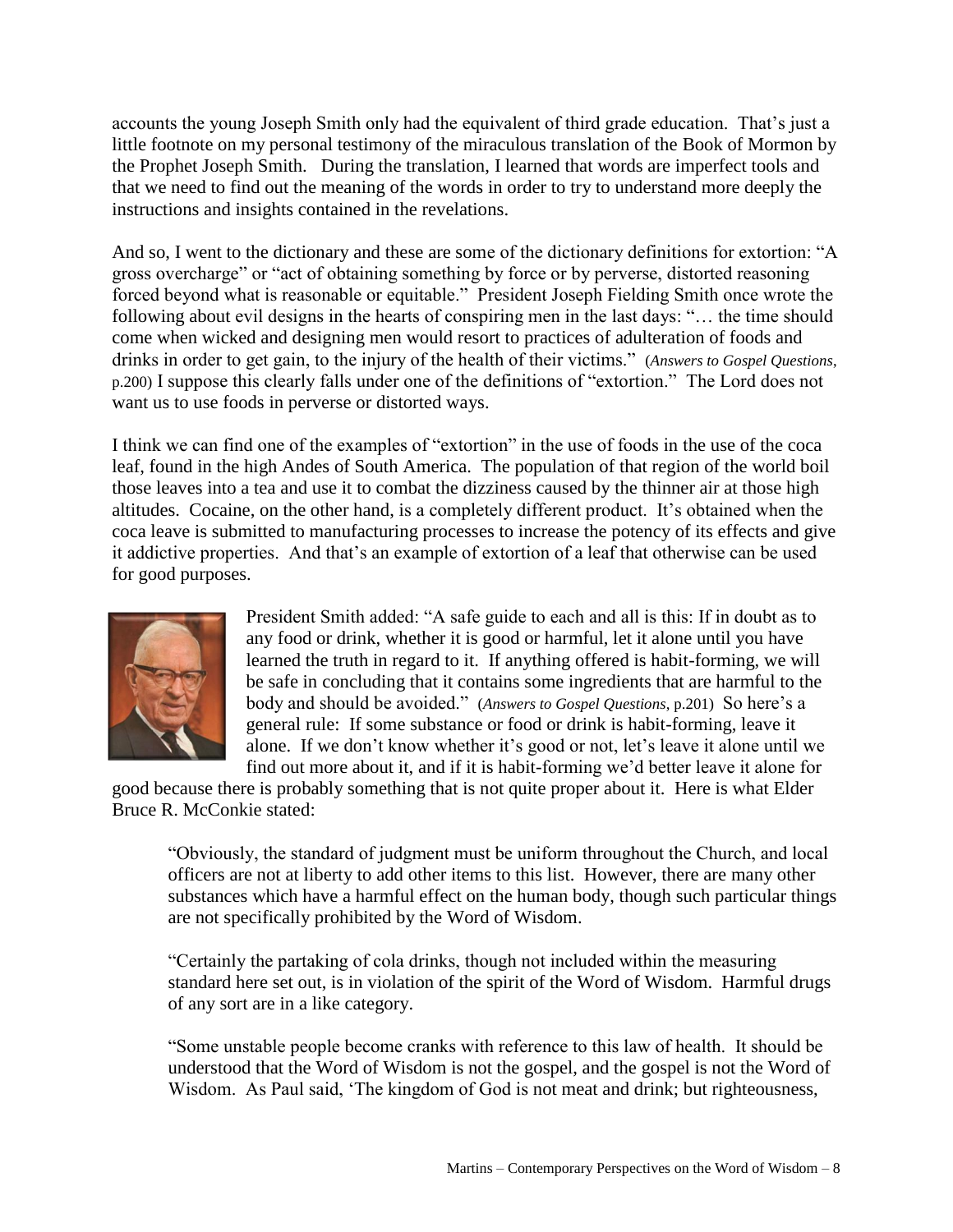and peace, and joy in the Holy Ghost.' (Romans 14:17) …

"There is no prohibition in Section 89, for instance, as to the eating of white bread, using white flour, white sugar, cocoa, chocolate, eggs, milk, meat, or anything else, except items classified under the headings, tea, coffee, tobacco, and liquor.



"As a matter of fact those who command that men should not eat meat, are not ordained of God, such counsel being listed by Paul as an evidence of apostasy. God has created 'meats,' he says, 'to be

received with thanksgiving of them which believe and know the truth.' (1 Timothy 4:3)

"If some particular food or drink disagrees with an individual, then that person should act accordingly without reference to the prohibitions in this particular law of health." (*Mormon Doctrine*, pp.845-846)

If you allow me a personal example, it so happens that I'm allergic to corn. But I'm not going to tell anyone, "You shouldn't eat corn because it's going to be bad for you." No, it's bad for me, so I add it to my "personal application" of the Word of Wisdom. But I don't teach others to not eat corn. If something disagrees with the person, then don't eat, don't drink, but don't go out and campaign, "You can't have this, or you ought to have that, or if you eat this you shouldn't have a temple recommend." One cannot do that.

### **The Spiritual Dimension of the Word of Wisdom**

Now we will take this discussion to a higher level and consider more spiritual matters. So far we



have been dealing with bounds and conditions of the Word of Wisdom, but now let's talk about the connection between the spiritual and the temporal aspects of the mortal life. The Lord said: "*All things unto me are spiritual, and not at any time have I given unto you a law which was temporal; neither any man … neither Adam, your father, whom I created. Behold, I gave unto him that he should be an agent unto himself; and I gave unto him commandment, but no temporal commandment gave I unto him, for my commandments are spiritual; they are not natural nor temporal, neither carnal nor sensual.*" (Doctrine & Covenants 29:34-

How do we classify the Word of Wisdom? Is it temporal or is it spiritual? According to the Lord's statement all things are spiritual to him. We know through latter-day revelations that we are spirits temporarily housed in mortal tabernacles, but we know very, very little about the connection between the temporal and the spiritual sides of our nature. The spiritual reality, or what happens on the spiritual realm, is veiled from us. Our mortal eyes can't see any of these things. But even though details of this interaction have not been revealed, we can say this: that we are a product of our agency as we interact with the fallen environment. Our fallen environment often poses ambiguities, dialectics, and unanswerable questions. For example, from time to time we read about yet another scientific study claiming potential health benefits in drinking small amounts of wine or coffee. In our LDS communities, especially among the youth,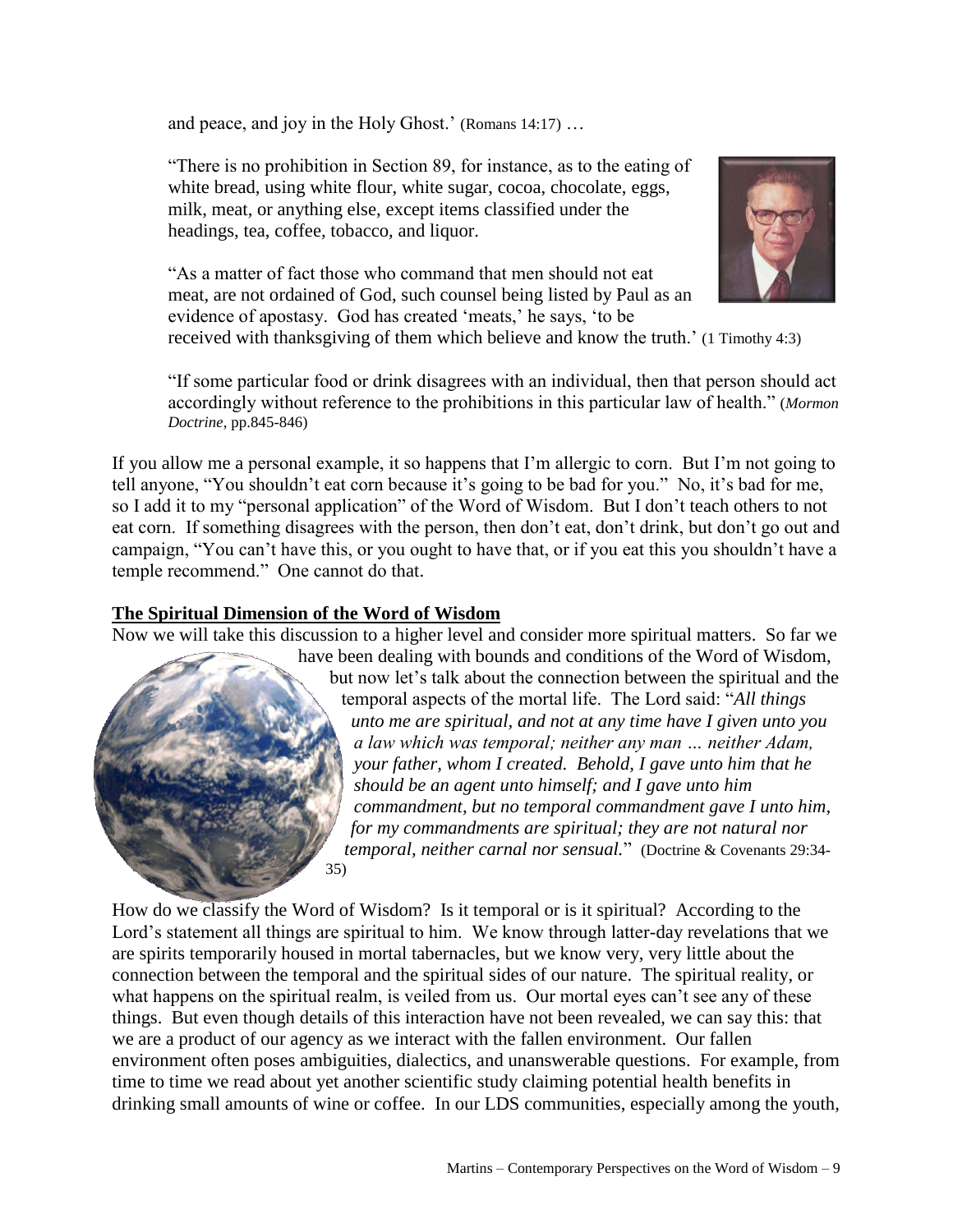we often hear the question "Is it acceptable to drink such-and-such beverage?" or "How much caffeine in a beverage would constitute a violation of the Word of Wisdom?" For me, such questions are just another version of an older question: "How far can I go without getting in trouble?" To which I answer: "Why go far at all?"



All the Lord is requiring from us is wisdom. We follow the stipulations of the Word of Wisdom because our sense of obedience and devotion to the Lord, and because of our desire to receive spiritual guidance from him through the power of the Holy Ghost. Consider these words from Elder Neal A. Maxwell, "Achieving spiritual sanctification matters more than scientific quantification" (CES Conference, August 2002). Sure, there is no scientific proof to date that tobacco causes cancer, but we're not worried about scientific proof. We're worried

about spiritual sanctification. Elder Boyd K. Packer said the following:

"Members write in asking if this thing or that is against the Word of Wisdom. It's well known that tea, coffee, liquor, and tobacco are against it. It has not been spelled out in more detail. Rather, we teach the principle together with the promised blessings. There are many habit-forming, addictive things that one can drink or chew or inhale or inject which injure both body and spirit which are not mentioned in the revelation.

"Everything harmful is not specifically listed; arsenic, for instance certainly bad, but not habit-forming! ...

"Surely the Word of Wisdom was given so that you may keep the delicate, sensitive, spiritual part of your nature on proper alert. Learn to "listen" to your feelings. You will be guided and warned and taught and blessed." ("The Word of Wisdom: The Principle and the Promises," Ensign, May 1996, p.17)



# **The Essence of Life and the Power of the Priesthood**

Now we will take a look at the promised blessings of the Word of Wisdom. The Lord stated: *"…all saints who remember to keep and do these sayings, walking in obedience to the commandments, shall receive health in their navel and marrow to their bones*" (Doctrine & Covenants 89:18). My parents and I were baptized in 1972 and since I was investigating the Church, I've always thought, "Health in the navel. I can understand that. But marrow to the bones…? What is the Lord talking about?"

Inside bone marrow we find a spectacular type of cells called "stem cells." We know little about these cells at this time, but the little we know tells us that these cells are sort of "biological works in progress." They can transform themselves into all kinds of other cells in the body—red blood cells, heart cells, muscle cells, brain cells. We can predict that there will be long legal and ethical debates over this, but at this point it may be safe to assume that at some point, even if it takes decades, governments will find legal ground upon which everyone will feel comfortable and research on stem cells will continue. The current expectation among scientists is that this will usher a revolution in medicine the likes of which we have not seen in a thousand years. Personally, I wonder whether we will finally discover the secrets of life itself and bring about the conditions mentioned in Section 101 of the Doctrine and Covenants.